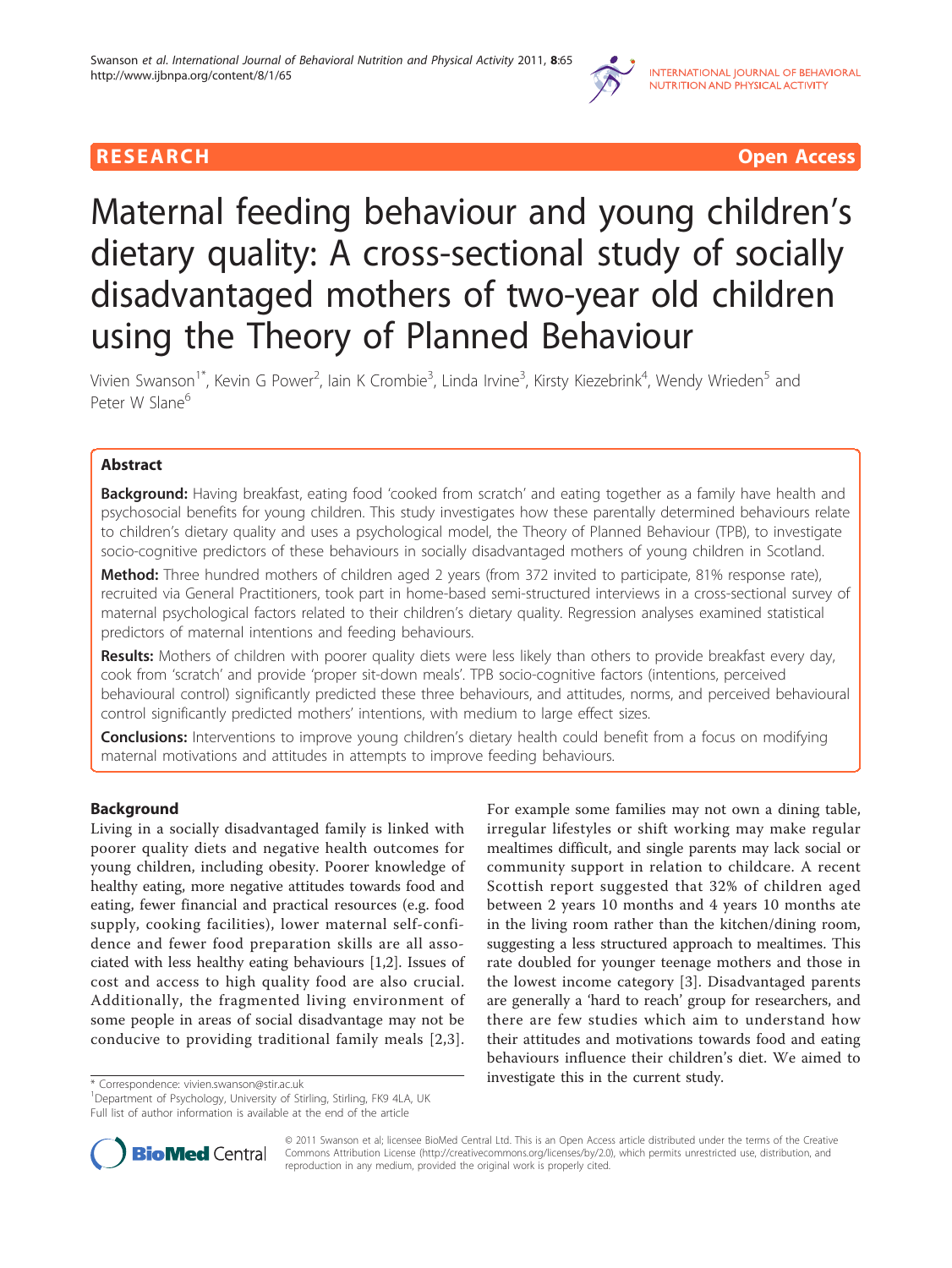Parents (most frequently mothers) generally have primary responsibility for determining what, where, when and how their children eat [[4,5](#page-9-0)] and dietary behaviours established in childhood continue into adulthood [[6\]](#page-9-0). One study suggested that eating behaviours in children are established by the age of 4, and generally persist thereafter [\[7](#page-9-0)]. Parental influence is therefore greatest in the early years, and there is potential for using psychosocial interventions to influence parents' food preparation behaviours during this period [[8](#page-9-0)]. Provision of children's food has a symbolic meaning in the context of parenting and family relationships. For example, preparing 'home-made' food or giving children breakfast may be perceived as a quality of a 'good mother' [[9\]](#page-9-0). Eating together 'as a family' may also foster better family relationships and better attitudes to food, for example by addressing food neophobia in young children and modelling 'healthy' or socially desirable eating behaviours. However psychological factors, such as attitudes to food preparation and parental self-efficacy regarding food provision are much less researched than energy balance factors. The current study aimed to investigate socio-cognitive predictors of maternal feeding behaviour and their relationship with young children's dietary quality using the Theory of Planned Behaviour (TPB) [[10](#page-9-0)], as part of a larger study into mothers' dietary knowledge and their attitudes to their children's diet [[11\]](#page-9-0). The TPB is an explanatory motivational model which indicates how attitudes, social norms and perceived behavioural control (PBC) combine to explain behavioural intention, and how intentions and PBC directly predict behaviour. It is a widely used social cognition model and is clearly specified and reliable. The TPB has frequently been applied to dietary behaviours. A recent review [[12](#page-9-0)] identified 19 dietary studies focusing on different behaviours including healthy eating, reducing fat intake, increasing fruit and vegetable intake, restricting sugar intake and choice of breakfast foods. Approximately 41% of variance in intention and 16% of variance in eating behaviour was statistically predicted in these studies.

# Identifying relevant behaviours for the current study

A qualitative pilot study carried out in two socially deprived areas in Scotland included 30 mothers of young children aged two years, in 6 focus group sessions. The data were subjected to a systematic thematic analysis [[13\]](#page-9-0) which included reading, re-reading, annotating and charting themes and sub-themes. Themes were considered valid where they had been mentioned by several participants. Three overarching themes emerged: mothers' concern for their child's dietary health; control over children's eating behaviours; and the family environment. This latter theme

identified aspects of family life which mothers perceived as affecting children's dietary quality and factors influencing mothers' motivation regarding their child's dietary health. (Further details of the focus group methods and analysis are available from the authors on request). Several food-related health behaviours were identified, including restricting the child's diet and introducing novel foods. However, the most frequently mentioned were providing breakfast, eating together as a family and cooking 'proper meals' from 'scratch' (assembling ingredients). We therefore focused on these behaviours.

# Eating Breakfast

A review of 47 studies showed that eating breakfast has a critical role in determining child health, although breakfast consumption has declined in all age groups in western cultures [[14](#page-9-0)]. Breakfast is an important meal since it sets energy levels and is associated with better cognitive functioning and academic performance, with improved mood effects for school-aged children [[15\]](#page-9-0). Eating breakfast is particularly important for children at 'nutritional risk' including those from socially disadvantaged backgrounds [\[16\]](#page-9-0). The role of parents is pivotal for including breakfast as part of young children's morning routine. Maternal self-efficacy (perceived control) may be important, but has not previously been investigated in relation to pre-school children.

# Family Mealtimes

The frequency of 'family' mealtimes where children and adults eat together also has an important impact on aspects of child development. There are both nutritional and psychosocial benefits from family mealtimes. Children in families eating together have healthier diets [[17](#page-9-0)], eat more fruit and vegetables and novel foods and less fried food and sugary drinks [[6,18\]](#page-9-0). Benefits also occur for young children in relation to behavioural modelling of food consumption, socialisation and language development, literacy skills and addressing behavioural problems [[19](#page-10-0)]. Family mealtimes are linked with less television viewing, which is also related to healthier eating [[20\]](#page-10-0).

# Cooking from scratch

'Cooking from scratch', (being able to assemble a meal from basic ingredients) as opposed to eating pre-prepared or take-away food, is related to empowerment and improved nutrition [[21\]](#page-10-0). Ability and/or willingness to 'cook from scratch' in younger adults has recently declined, perhaps a reflection of changing women's roles, including working longer hours outside the home, changes in eating habits, and general loss of culinary skills [\[22\]](#page-10-0).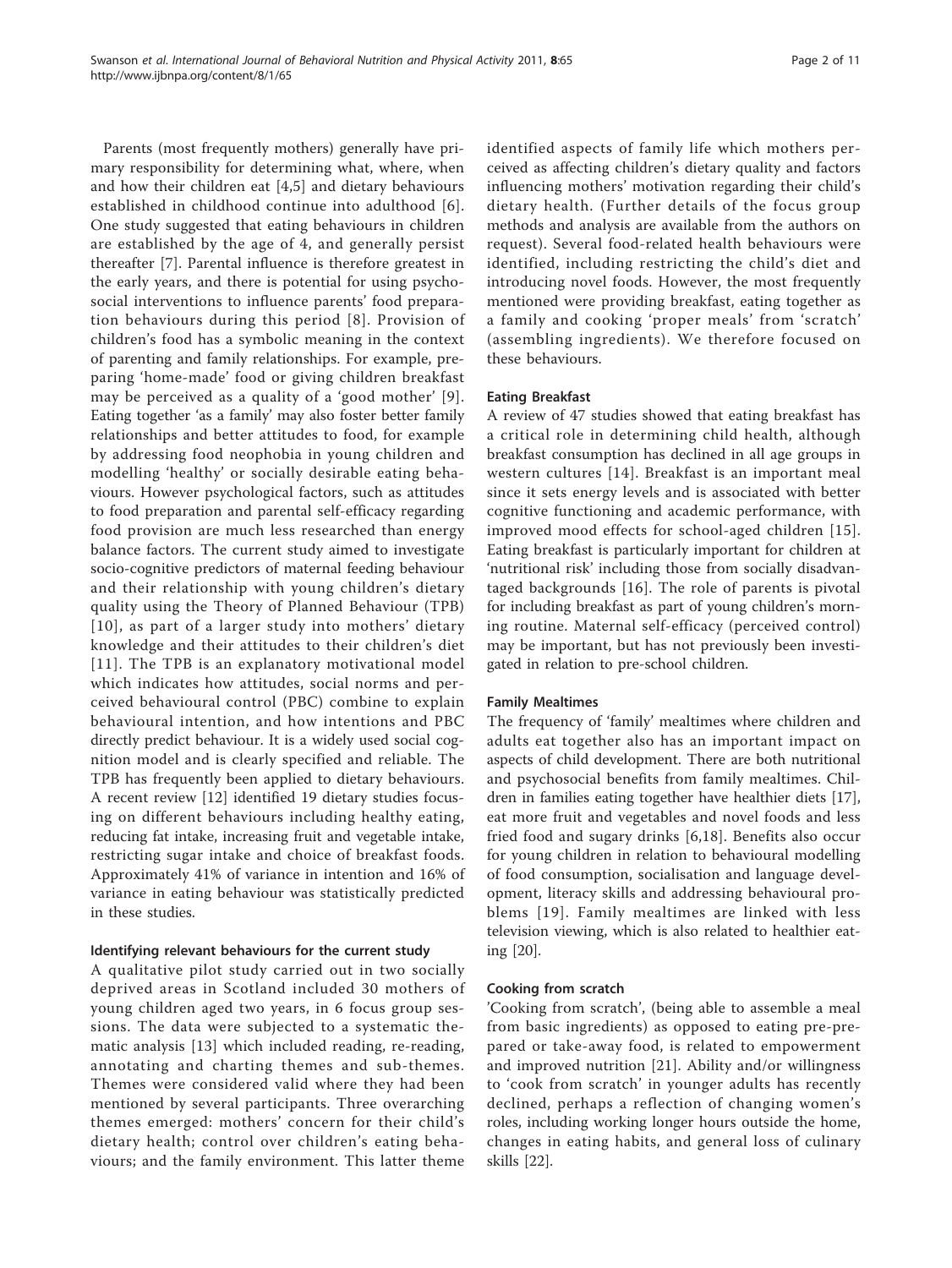The current study aimed to investigate which sociocognitive determinants as specified in the TPB would statistically predict maternal feeding motivations (intentions) to carry out these behaviours (providing breakfast, preparing meals from scratch and eating meals together as a family). The study also aimed to investigate how these maternal behaviours were related to young children's dietary quality.

# Methods

We carried out a cross-sectional questionnaire survey of a cohort of socially disadvantaged mothers of young children aged 2 years [\[11](#page-9-0)]. The questionnaire was presented to mothers in their homes using a laptop computer, with a user-friendly format using pictures and illustrative graphics. Detailed questions on dietary quality were included, based on national dietary guidelines [[23](#page-10-0)-[25\]](#page-10-0) and recommendations from the 'EatWell Plate'[[26\]](#page-10-0), the updated version of the 'Balance of Good Health' (BOGH). This is a pictorial representation of the five food groups: including fruit and vegetables; meat, fish, eggs and beans; bread, rice, potatoes, pasta; milk and dairy; and fats and sugars, indicating the proportion of the diet that should be provided from each group.

# Participants

In this study we defined social disadvantage by area of residence, using postcode data. Participants were identified from families registered with general practitioners (GP) in areas of high social deprivation, using the Scottish Index of Multiple Deprivation (SIMD) [[27\]](#page-10-0). Ten GP practices were selected from the two most deprived deciles in two Scottish NHS Health Board areas, and anonymised lists of children aged 2 years were provided, from which children living in areas of high deprivation (low SIMD scores) were randomly selected. The study was exploratory, and we were not able to test hypotheses about expected effect sizes. The sample size was therefore determined using 95% confidence intervals, with  $\alpha$  0.05, and a specified target of 300 women. In the absence of variance estimates we set a maximum 95% confidence interval for a binary variable at  $\pm$  5%, assuming maximum variance ( $p = 50\%$ ). This would allow us to calculate effect sizes with a high degree of precision for future work. Anticipating an approximately 25% refusal/drop-out rate, mothers of 372 children were invited to take part using GP generated letters sent to their home address. Particular efforts were made to obtain a sample of mothers representing socially disadvantaged SIMD categories. Out of 372 invited, 49 refused, 18 were not contactable and 5 did not fit inclusion criteria (81% response rate). Families where the mother was not the main caregiver were excluded as they may differ significantly in their behaviours, beliefs and attitudes to food. Three hundred mothers of two year old children took part. Their ages ranged from 18 - 34 (mean 24.9, SD3.2). Many were single-parents or had no current partner (35%,  $n = 105$ ), and 43% (128) were the only adult in the household. Most  $(91\%, n = 272)$ were unemployed, the remainder worked part-time. Most  $(81\%, n = 243)$  lived in rented social housing. The index children were 49% (n = 148) female, 27%, (n = 82) had no siblings, over half  $(57\%, n = 171)$  had older siblings, and  $27\%$ , (n = 81) had younger siblings. Children's mean age was 30.3 (SD3.2) months, range 24-36 months. Recruitment details are described in detail elsewhere [[28\]](#page-10-0). Ethical approval was given by the local NHS NRES Research Ethics Committee.

# Measures

The dietary quality score was based on the Balance of Good Health (BOGH) plate (now called the EatWell plate [[26\]](#page-10-0). This shows the balance of food groups recommended for a healthy diet, roughly one third fruit and vegetables, one third starchy carbohydrate and the other third made up of milk and dairy products (15%), meat, fish and alternatives (12%) and a small proportion of fatty and sugary foods (8%). We used dietary questions from previously used questionnaires to determine the frequency of the child's daily consumption of food in these categories, estimated over the past month [[29-31](#page-10-0)]. Our initial aim was to measure how many children achieved a balanced diet as recommended in the EatWell plate (i.e. a ratio of 3:3:1:1:1 for fruit and vegetables: starchy carbohydrates: dairy: meat: fats/sugar). However, evidence suggests few children achieve recommended levels on all food groups [[32\]](#page-10-0) and this was borne out in our initial analysis, which showed there were no children in our sample whose diet matched these criteria.

We therefore developed criteria which allowed more flexibility, being more representative of the diet of 2-3 year old children [[5\]](#page-9-0). This allowed for a higher proportion of fats and sugary foods. Table [1](#page-3-0) indicates the proportion of children who were classified as having a better quality diet in each food group. To investigate the relationship between dietary quality and behaviours, children were first allocated a dichotomous score according to whether or not they achieved criteria in all five 'Balance of Good Health' food groups (BOGH1). Second we investigated more lenient criteria based on achieving a good diet in four out of five food groups (BOGH2).

# Theory of Planned Behaviour

TPB items were scored using 5 point likert scales, with anchors 'strongly disagree' (1) to 'strongly agree' (5) for 'recommended' frequency of behaviour, intention,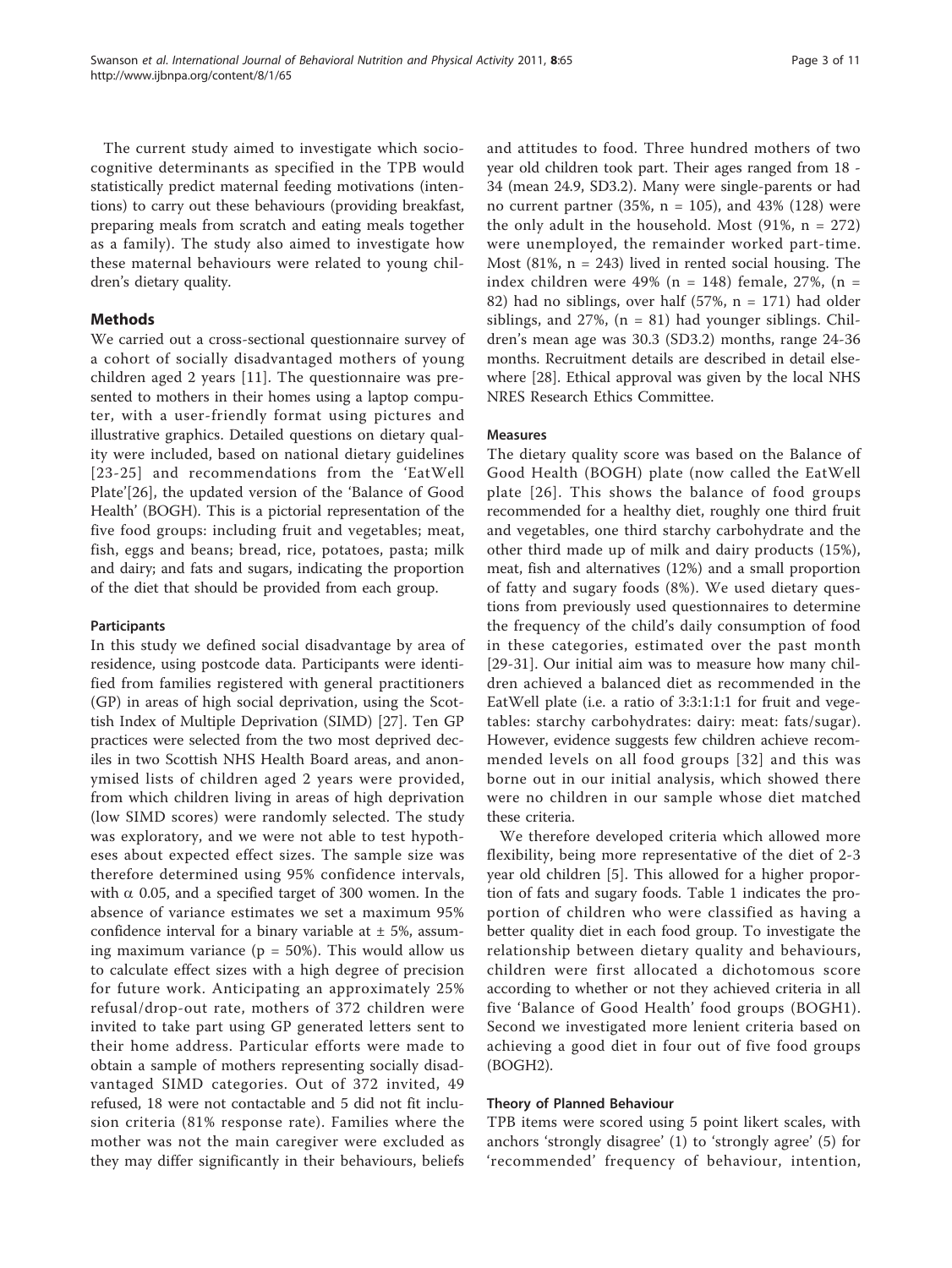| Achieved<br>$n =$ | $\%$ | <b>Notes</b>                                                                                                                    |
|-------------------|------|---------------------------------------------------------------------------------------------------------------------------------|
| 203               | 68   | Includes breakfast cereals, rice and pasta                                                                                      |
| 184               | 61   | Includes all types (frozen, fresh), excluding pulses (see below). Fruit juice can only<br>contribute one portion a day maximum. |
| 300               |      | 100 All milk including cow, goat, soya, etc                                                                                     |
| 272               | 91   | Includes both processed and non-processed food. Includes pulses                                                                 |
| 104               | 34   | Includes sweets, chocolate, crisps, savoury snacks                                                                              |
| 45                | 15   |                                                                                                                                 |
| 70                | 23   |                                                                                                                                 |
|                   |      |                                                                                                                                 |

<span id="page-3-0"></span>Table 1 Number and percentage of participants achieving Balance of Good Health (BOGH) criteria

subjective norm and perceived behavioural control, and 'not at all important' (1) to 'very important' (5), and 'very unenjoyable'(1) to 'very enjoyable'(5) for attitudes. Higher values therefore represented more positive scores.

#### Behaviour

Three salient maternal feeding behaviours were selected according to importance from the focus groups, being related to dietary quality in previous literature, with specific health benefits but underpinned by different psychosocial and practical skills. The behaviours were: a) Provide breakfast for my child, b) Cook meals from 'scratch' (i.e. assembled from ingredients), c) Provide a 'proper sit down meal'. We note that there could be ambiguity around the use of the term 'proper'. In some social groups it could imply socially desirable nutritional and psychosocial aspects of family mealtimes - contrasting proper (good) with improper (bad) behaviours. Revisiting data from the focus groups we noted that this term was commonly used with an alternative meaning by our participants, as a label to differentiate 'formal' from 'informal' mealtimes (for example, eating in front of the television would be judged to be informal). We have therefore retained this label in the text as representing 'family' meals eaten together since we felt it was important to use the participants' own language in constructing and administering the questionnaire.

Behaviours were measured in two ways:

a) Direct questions on actual frequency of the behaviour in the past week, e.g. 'thinking about the last week, how often did (child) have breakfast?' (score range 0-7),

b) Indirect questions based on 'recommended' frequency of behaviours from guidelines and expert opinion: 'do you give (child) breakfast every day?'; 'do you cook meals from scratch at least four times a week', and 'do you provide a proper sit down meal at least once a week', (all scored from 1, strongly disagree to 5 strongly agree).

Providing breakfast does not generally require food preparation skills but necessitates maintaining a routine in day to day life. Having a 'proper sit-down' meal was defined as eating as a family, and sitting round a table, rather than in front of the TV or on one's own. This draws on maternal food preparation skills and allows adults to model social and communication skills. 'Cooking from scratch' requires sourcing and preparation of basic ingredients, and time management. The interviewer explained this meant assembling a meal from ingredients, including the use of pre-prepared ingredients such as pasta sauces. To reduce priming and social desirability bias in responding, the behaviour questions were asked before the other TPB components (attitudes, norms, control and intentions) to make sure participants were clear about the definitions of each.

#### Intention

We measured intentions using two questions representing 'planning' and 'wanting' for each of the behaviours [[12\]](#page-9-0). For analysis, a combined intention variable was calculated using the mean of the two questions. Cronbach's alpha values were  $\alpha$  = .72 for 'intention to provide breakfast' (mean 7.06, SD 1.7);  $\alpha$  = .73 for 'cooking from scratch' (mean 6.62, SD 1.57), and  $\alpha$  = .80 for having a 'sit-down' meal, (mean 7.48, SD 1. 9).

#### Attitudes

Attitudes were measured using one instrumental (cognitive) and experiential (affective) evaluative statement for each behaviour [[12,](#page-9-0)[33,34](#page-10-0)], e.g. 'giving (my child) breakfast every day would be ...' unimportant/important, or unenjoyable/enjoyable.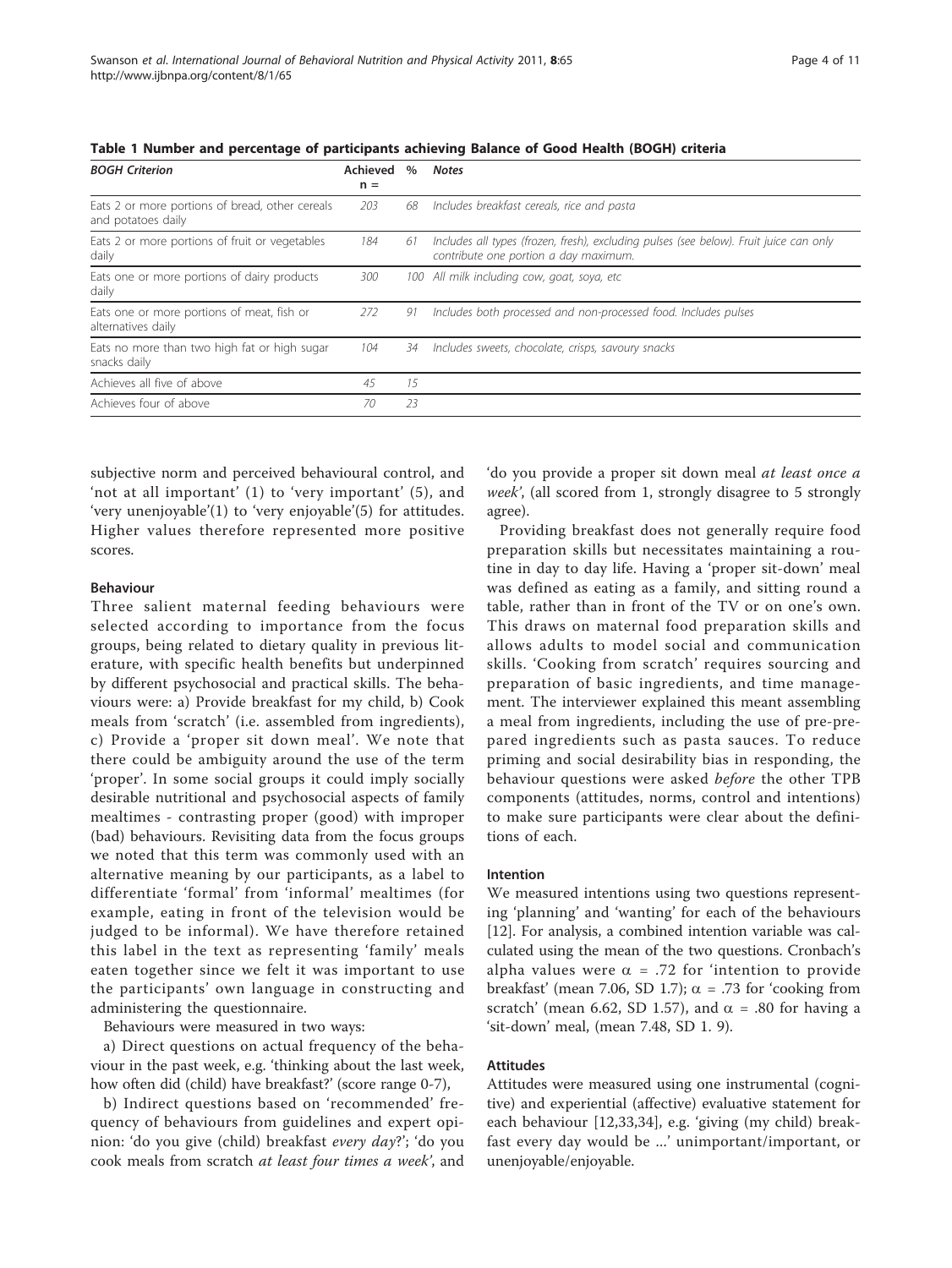# Subjective Norm

The subjective norm reflects perceived social pressure to perform a behaviour. Subjective norms include 'descriptive' (perceptions of what other people do) and 'injunctive' norms (what others think you should do) [[35](#page-10-0)] which we measured for each behaviour. For example; 'most people give their child a proper sit-down meal at least once a week'; and 'most people think I should give (my child) a proper sit-down meal at least once a week'.

# Perceived Behavioural Control

Perceived behavioural control reflects the belief that one can carry out a behaviour to achieve particular outcomes. Ajzen [\[34](#page-10-0)] recommends assessing perceived selfefficacy and perceived controllability. Conner and Sparks (2005, pp189-192) [[12\]](#page-9-0) provide a useful summary of measurement issues. Controllability and self-efficacy were assessed in this study: e.g.' Whether or not I cook a meal from scratch for (child) at least 4 times a week is entirely up to me' (controllability), and, 'I am confident that I can cook a meal from scratch for (child) at least 4 times a week' (self-efficacy).

# Other Health Behaviours

All participants in the study were resident in areas of social disadvantage as defined by postcode [\[27\]](#page-10-0). However we know that some health behaviours can compound future social disadvantage for young children via their impact on health [[6,](#page-9-0)[25](#page-10-0)]. As additional markers of social disadvantage, participants were asked whether they smoked (yes/no) and if their child had been breastfed (yes/no). They were also asked about their child's television viewing (number of hours per day) and whether their child played outside (yes/no).

# Analysis

Analysis was carried out using SPSS 16 statistical package [[36\]](#page-10-0). For the BOGH score, we created dichotomous variables which allocated children to better quality/ poorer quality dietary groups, a) if they achieved our criteria on all food groups (BOGH1), and b) to achieve more power in the analysis we also summed the number of criteria achieved and dichotomised the sample on the basis of meeting all but one of the criteria (BOGH2). Descriptive statistics were used to check normality of variables used in the analysis. The direct measure of frequency of breakfast was highly negatively skewed, (skewness  $= -3.6$ ) so we used a log transformation of this variable (reducing skewness to 2.0) in correlation and regression analysis. All other variables were found to be within acceptable parameters. We examined intercorrelations of direct and indirect behaviours using Pearson r. Since group sizes were unequal, with unequal variance

in some cases, non-parametric statistics (Mann-Whitney U) were used to assess group comparisons. As in other TPB studies [[12\]](#page-9-0) TPB variables were treated as interval data in the analyses. TPB models were tested using multiple regression analysis (entering variables in one block) with intention and actual and recommended measures of behaviour as outcomes.

# Results

Two thirds of participants smoked,  $(60\% , n = 181)$  and only 22% ( $n = 66$ ) had breastfed their child. About half  $(45\%, n = 138)$  of the children went to nursery during the day. Some children received food at nursery, including morning snack (24%, n = 72), lunch (10%, n = 31) and afternoon snack  $(3\%, n = 8)$ . Most  $(82\%, n = 245)$ children watched television for over 4 hours per day, only a fifth  $(22\%, n = 67)$  ever played outside and a third of these only did so at nursery.

# Dietary Quality

Only a small proportion of children could be considered to have a balanced healthy diet using the 'EatWell Plate'[[26](#page-10-0)] (the new version of BOGH). Although all or most participants achieved some of the criteria as shown in Table [1,](#page-3-0) only  $15\%$  (n = 45) achieved all five (BOGH1), and 23% ( $n = 70$ ) achieved four out of five (BOGH2). All participants reported their child ate one or more portions of dairy products daily. Most ate one or more portions of meat or fish. Two thirds ate two or more portions of bread/cereals, and two or more portions of fruit/vegetables daily. Two thirds of children ate more than two high fat or high sugar snacks daily.

# Maternal Feeding Behaviours

Mean values for actual frequency of behaviours showed that providing breakfast was more frequent in the previous week than cooking from scratch and having a proper sit down meal as shown in Table [2](#page-5-0).

The pattern for 'recommended' frequency (indirect measure) of behaviours was slightly different. Participants were more likely to agree they had a sit-down meal than other behaviours. There was a strong association between actual and recommended frequency of each behaviour as shown in Table [2](#page-5-0) (all p < 0.001). Correlations between actual frequencies of breakfast with cooking from scratch ( $r = .16$ ,  $p = 007$ ) and eating a proper sit down meal ( $r = .17$ ,  $p = .003$ ) were small, whereas frequency of cooking from scratch and having a sit-down meal were highly correlated  $(r = .74, p < .0001)$ as might be expected. Intercorrelations between the three recommended behaviour variables were modest (Pearson  $r = .24$  to  $r = .26$ ) suggesting they were related but conceptually distinct constructs.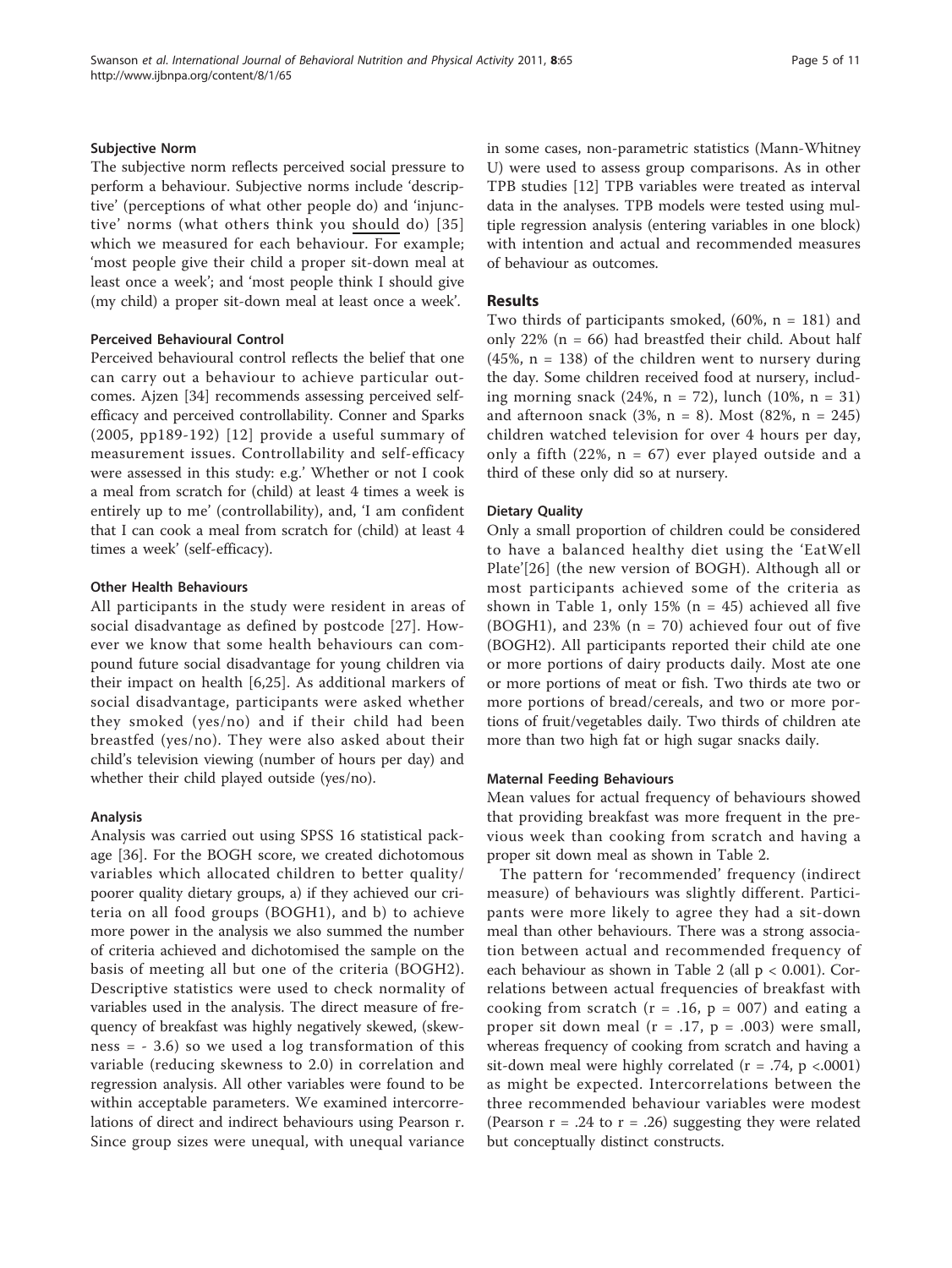| Variable         |                             |              |          |                  |                |                |                         |                |                  |                  |                |      |
|------------------|-----------------------------|--------------|----------|------------------|----------------|----------------|-------------------------|----------------|------------------|------------------|----------------|------|
| <b>Breakfast</b> |                             | Mean         | SD       | 1a               | 1 <sub>b</sub> | $\overline{2}$ | $\overline{\mathbf{3}}$ | $\overline{4}$ | 5                | 6                | $\overline{7}$ | 8    |
| 1a#              | BEH-Freq /<br>log freg      | 6.46/<br>.11 | 1.32/.21 |                  |                |                |                         |                |                  |                  |                |      |
| 1 <sub>b</sub>   | <b>BEH-Rec</b>              | 3.62         | .96      | .35              | 1.0            |                |                         |                |                  |                  |                |      |
| 2                | INT                         | 7.06         | 1.67     | .27              | .70            | 1.0            |                         |                |                  |                  |                |      |
| 3                | Att-I                       | 3.93         | .66      | .10 <sup>b</sup> | .60            | .67            | 1.00                    |                |                  |                  |                |      |
| 4                | Att-E                       | 3.04         | .47      | .28              | .30            | .37            | .30                     | 1.00           |                  |                  |                |      |
| 5                | $SN-I$                      | 3.20         | 1.0      | $:12*$           | .27            | .38            | .43                     | .22            | 1.00             |                  |                |      |
| 6                | SN-D                        | 3.35         | .88      | .07 <sup>b</sup> | .31            | .32            | .39                     | .20            | .36              | 1.00             |                |      |
| 7                | PBC-C                       | 3.96         | .69      | .28              | .31            | .35            | $.16***$                | .28            | $-07^{b}$        | $-0.05$ b        | 1.00           |      |
| 8                | PBC-SE                      | 4.12         | .58      | .03 <sup>b</sup> | .36            | .48            | .29                     | .31            | .06 <sup>b</sup> | .20              | .52            | 1.00 |
|                  | <b>Cooking from Scratch</b> | Mean         | SD       | 1a               | 1 <sub>b</sub> | $\overline{2}$ | 3                       | 4              | 5                | 6                | $\overline{7}$ | 8    |
| 1a               | <b>BEH-Freq</b>             | 3.25         | 1.9      | 1.0.             |                |                |                         |                |                  |                  |                |      |
| 1 <sub>b</sub>   | BEH-<br>Rec                 | 2.99         | 1.04     | .61              | 1.00           |                |                         |                |                  |                  |                |      |
| 2                | INT                         | 6.62         | 1.57     | .80              | .62            | 1.00           |                         |                |                  |                  |                |      |
| 3                | Att-I                       | 3.34         | 1.00     | .73              | .50            | .77            | 1.00                    |                |                  |                  |                |      |
| 4                | Att-E                       | 2.59         | .93      | .55              | .41            | .62            | .66                     | 1.00           |                  |                  |                |      |
| 5                | $SN-I$                      | 2.63         | .94      | .53              | .30            | .54            | .58                     | .41            | 1.00             |                  |                |      |
| 6                | SN-D                        | 2.16         | .90      | .37              | .43            | .39            | .36                     | .23            | .29              | 1.00             |                |      |
| 7                | PBC-C                       | 3.49         | .86      | .32              | .28            | .32            | .24                     | $.16***$       | $.13*$           | $.15***$         | 1.00           |      |
| 8                | PBC-SE                      | 3.45         | .95      | .36              | .41            | .29            | .24                     | $.15***$       | $.12*$           | $.12*$           | .52            | 1.00 |
| Sit-down meal    |                             | Mean         | SD       | 1a               | 1 <sub>b</sub> | $\overline{2}$ | 3                       | 4              | 5                | 6                | $\overline{7}$ | 8    |
| 1a               | <b>BEH-Freq</b>             | 2.48         | 1.20     | 1.0              |                |                |                         |                |                  |                  |                |      |
| 1 <sub>b</sub>   | <b>BEH-Rec</b>              | 4.07         | 1.15     | .77              | 1.0            |                |                         |                |                  |                  |                |      |
| 2                | INT                         | 7.48         | 1.92     | .79              | .84            | 1.0            |                         |                |                  |                  |                |      |
| 3                | Att-I                       | 3.76         | 1.03     | .71              | .56            | .66            | 1.0                     |                |                  |                  |                |      |
| 4                | Att-E                       | 3.09         | 1.24     | .72              | .44            | .57            | .62                     | 1.0            |                  |                  |                |      |
| 5                | $SN-I$                      | 2.82         | 1.08     | $.16***$         | $40^{1}$       | .45            | .33                     | .30            | 1.0              |                  |                |      |
| 6                | SN-D                        | 2.10         | .90      | .37              | .26            | .24            | $.18***$                | $.13*$         | $.14*$           | 1.0              |                |      |
| 7                | PBC-C                       | 3.55         | .91      | .28              | .36            | .36            | .26                     | $.16***$       | $.19***$         | .03 <sup>b</sup> | 1.0            |      |
| 8                | PBC-SE                      | 3.87         | .86      | .47              | .61            | .54            | .31                     | .25            | .21              | $.12*$           | .46            | 1.0  |

<span id="page-5-0"></span>Table 2 Means, standard deviations and correlations for actual frequency and recommended frequency behaviour and TPB variables for 'Providing Breakfast', 'Cooking from Scratch', and 'Having a Proper Sit-down meal'

# Correlations presented are using log of this variable (actual frequency of breakfast)

All correlations > .20 significant at  $p < 0.001$ ;  $** = p < 0.01$ ;  $* = p < 0.05$ ; <sup>b</sup>not significantly correlated

Key: BEH -Freq: Actual frequency of behaviour; BEH-Rec: Recommended frequency of behaviour; Intention: Combined Wanting/Planning; AttI: Attitude-

Instrumental; Att-E: Attitude Experiential; SN-I: Subjective norm-Injunctive; SN-D: Subjective norm-descriptive; PBC-C: Perceived Behavioural Control-Controllability; PBC-SE: Perceived behavioural control-Self-efficacy.

# Maternal Feeding Behaviours and Dietary Quality

Non-parametric statistics (Mann-Whitney U) were used to compare direct and indirect behaviours in relation to dietary quality, a) comparing those who met all criteria  $(n = 45)$  with those who did not  $(n = 255)$  (BOGH1) and b) comparing those who met four out of five criteria (n = 70, with those who did not (n = 230), (BOGH2) as shown in Table [3](#page-6-0).

The actual frequencies of preparing breakfast and having a proper sit-down meal were significantly greater for mothers of children with better quality diets using both BOGH1 and BOGH2 criteria (respectively  $p = .004$ ;  $p = .006$  for BOGH1 and  $p < .001$  and  $p < .001$  for BOGH2 ). There was no significant difference for 'cooking from scratch' for BOGH1, but this became significant (p = .002) using more lenient BOGH2 criteria.

Examining the frequency of recommended behaviours showed a similar pattern. However, only having a proper sit-down meal was significantly more frequent for those with a better quality diet using BOGH1 criteria, whereas all three behaviours showed statistically significant differences according to dietary quality using more lenient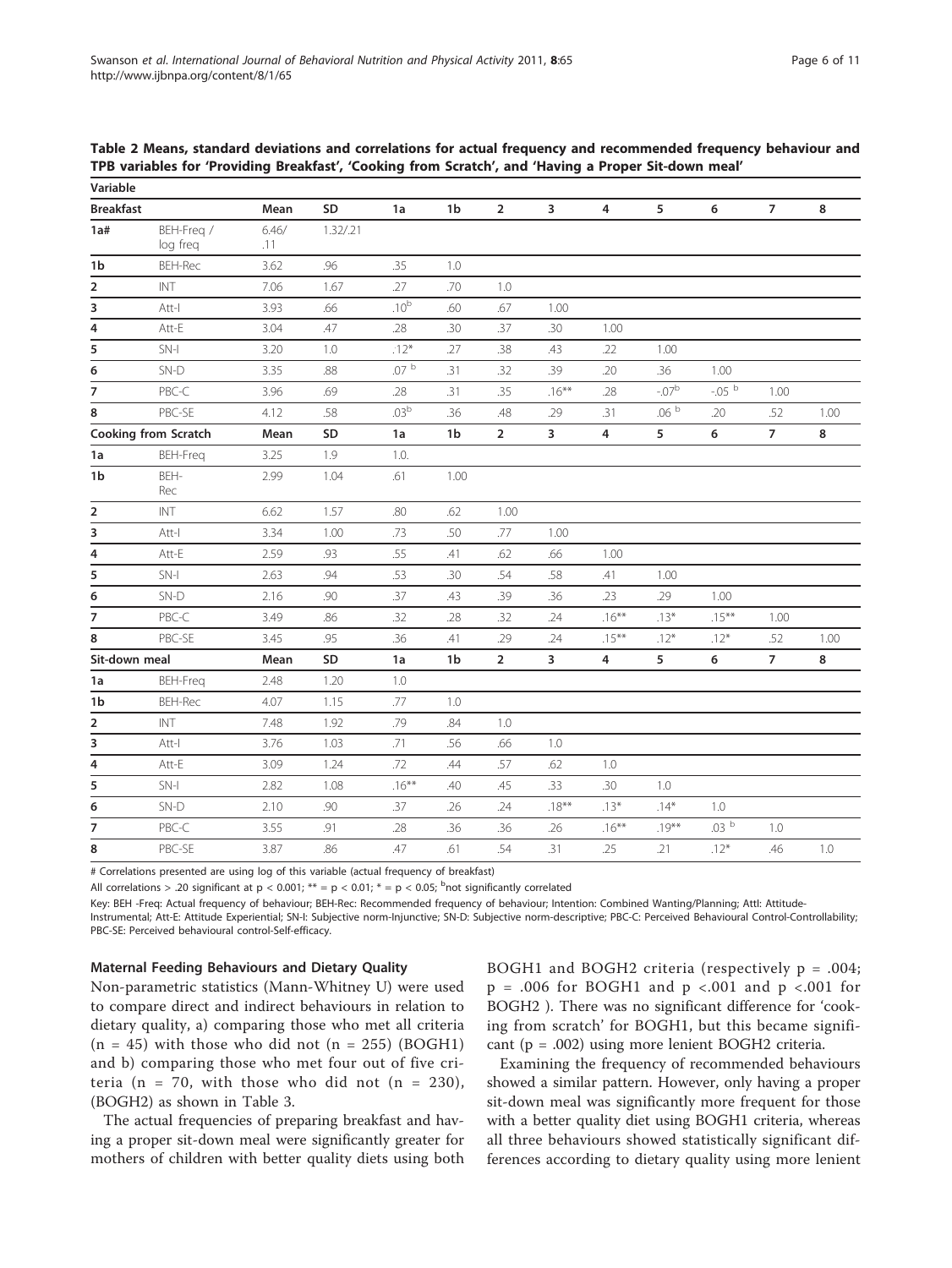<span id="page-6-0"></span>

| Table 3 Dietary quality and eating behaviours: (a) actual frequency and b) recommended frequency for participants |  |
|-------------------------------------------------------------------------------------------------------------------|--|
| whose children had better and poorer quality diets, comparing $(BOGH1)^1$ and $(BOGH2)^2$ criteria                |  |

| Mean (SD)                                                | Mean (SD)                                                 | Mann-whitney U (Z-Scores), P |
|----------------------------------------------------------|-----------------------------------------------------------|------------------------------|
| <b>BOGH1: Better</b><br>quality diet<br>$(n = 45, 15\%)$ | <b>BOGH1: Poorer</b><br>quality diet<br>$(n = 255, 85\%)$ |                              |
| 6.91(.36)                                                | 6.4(1.4)                                                  | $-2.86$ , $p = .004$         |
| 3.27(1.9)                                                | 3.16(1.8)                                                 | $-25$ , $p = 0.79$           |
| 3.6(2.4)                                                 | 2.5(2.6)                                                  | $-2.75$ , $p = .006$         |
| <b>BOGH2: Better quality diet</b><br>$(n = 70, 23\%)$    | <b>BOGH2: Poorer</b><br>quality diet<br>$(n = 230, 77\%)$ |                              |
| 6.9(42)                                                  | 6.3(1.5)                                                  | $-3.85$ , $p = .001$         |
| 3.9(1.8)                                                 | 3.0(1.9)                                                  | $-3.07$ , $p = .002$         |
| 3.7(2.5)                                                 | 2.4(2.5)                                                  | $-3.95$ , $p < 0001$         |
| BOGH1: Better quality diet<br>$(n = 45, 15\%)$           | <b>BOGH1: Poorer quality diet</b><br>$(n = 255, 85\%)$    |                              |
| $3.81$ (.79)                                             | 3.65(1.1)                                                 | $-1.85$ , $p = .06$          |
| 3.16(1.0)                                                | 2.90(1.0)                                                 | $-1.9$ , $p = .23$           |
| $4.65$ (.77)                                             | 3.97(1.2)                                                 | $-3.98$ , $p < 0001$         |
| BOGH2: Better quality diet<br>$(n = 70, 23\%)$           | BOGH2: Poorer quality diet<br>$(n = 230, 77\%)$           |                              |
| $3.95$ $(.72)$                                           | 3.52(1.01)                                                | $-3.01$ , $p = .002$         |
| 3.24 (1.05)                                              | 2.91(1.02)                                                | $-2.96$ , $p = .021$         |
| 4.43(.98)                                                | 3.96(1.18)                                                | $-4.48$ , $p < 0001$         |
|                                                          |                                                           |                              |

<sup>1</sup>BOGH1: Achieves all 5 'Balance of Good Health' criteria (see Table 1)

<sup>2</sup>BOGH2: Achieves 4 out of 5 'Balance of Good Health' criteria

<sup>3</sup>Preparing breakfast every day; Cooking from scratch more than four times per week; Proper sit-down meal at least once a week.

BOGH2 criteria (respectively  $p = .002$ ,  $p = .021$ ,  $p$  <.001).

# Theory of Planned Behaviour Analysis

Correlations, means and standard deviations for the three behaviours (using direct (actual frequency) and indirect (recommended frequency measures) and TPB components are shown in Table [2](#page-5-0). Most correlations between behaviours and TPB components were statistically significant. In general, subjective norms had higher values for providing breakfast than cooking from scratch and having a sit-down meal, suggesting this behaviour is seen as more socially desirable.

A series of linear regression analyses were carried out with behaviours (actual frequency and recommended frequency) as outcome variables to test the TPB model, as shown in Table [4](#page-7-0). Despite some evidence of collinearity, diagnostics for the separate regressions showed no tolerance values less than 0.1, and average variance inflation factor (VIF) of around 1.5 which does not give cause for concern [[37\]](#page-10-0).

TPB models tested for each behaviour were highly significant, and the percentage of variance predicted suggested sizeable effects for actual frequency and

recommended frequency variables (predicted variance ranged from 19% to 74%). For providing breakfast, and having a proper sit-down meal, a larger percentage of variance was predicted using the indirect measure of behaviour (adherence to recommended frequency) as the outcome, whereas for cooking from scratch, actual frequency predicted 66% of variance, compared with 44% predicted for the indirect measure. Intentions were consistently statistically significant predictors of behaviour for all six models, and may have had a suppressor effect on control variables.

Effect sizes were also large for statistically predicting intentions from TPB variables, explaining 57% of variance for providing breakfast, 65% for cooking from scratch and 64% for providing a sit-down meal. as shown in Table [5](#page-7-0).

Attitudes were consistently statistically significant predictors. Subjective norm-descriptive was the only non-significant predictor of intentions to prepare breakfast. PBC-self-efficacy was the only non-significant predictor of intentions to cook from scratch, and PBCcontrol was the only non-significant predictor of intentions to have a sit-down meal.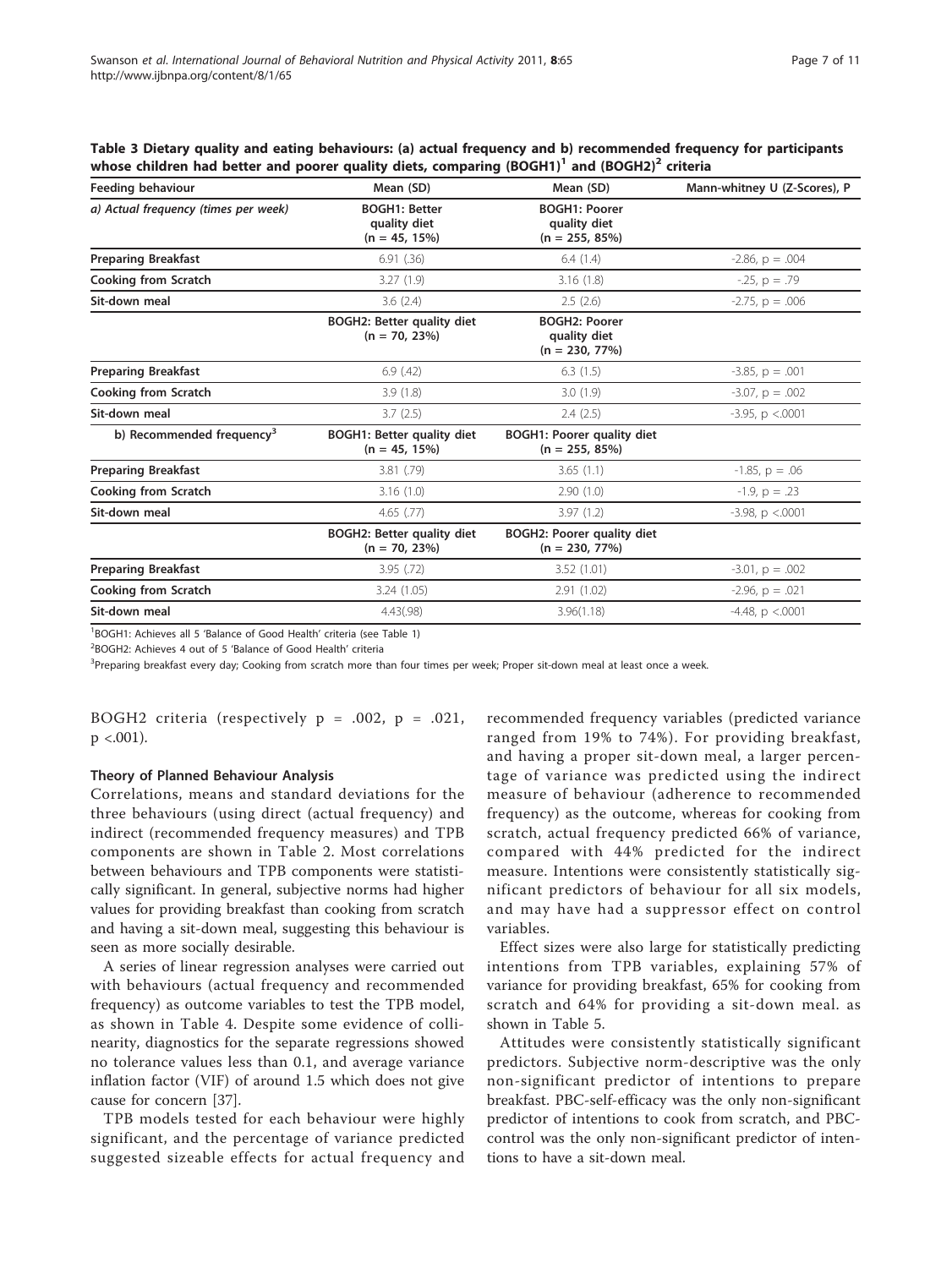<span id="page-7-0"></span>

| Breakfast <sup>1</sup>                                | B       | SE <sub>B</sub> | B      | 95% CI for B       | $p =$ |
|-------------------------------------------------------|---------|-----------------|--------|--------------------|-------|
| a) Actual frequency (log)                             |         |                 |        |                    |       |
| <b>INT</b>                                            | $-0.04$ | .01             | $-32$  | $-0.06$ to $-0.03$ | .0001 |
| PBC-C                                                 | $-111$  | .02             | $-35$  | $-15$ to $-07$     | .0001 |
| PBC-SE                                                | .14     | .03             | .36    | .09 to .19         | .0001 |
| Model Adj $R^2 = .19$ , F(3,296) = 23.65, p < 0.0001  |         |                 |        |                    |       |
| b) Recommended frequency                              |         |                 |        |                    |       |
| <b>INT</b>                                            | .39     | .03             | .68    | .34 to .45         | .0001 |
| PBC-C                                                 | .12     | .07             | .09    | $-01$ to $.26$     | .07   |
| <b>PBC-SE</b>                                         | $-0.04$ | .09             | -.02   | $-21$ to $.13$     | .65   |
| Model Adj $R^2 = .49$ , F(3,296) = 96.30, p < 0.0001  |         |                 |        |                    |       |
| Cooking from scratch<br>a) Actual freguency           | В       | SE B            | В      | 95% CI for B       | $p =$ |
| <b>INT</b>                                            | .93     | .04             | .76    | .85 to 1.03        | .0001 |
| PBC-C                                                 | .02     | .09             | .01    | $-.15$ to $.20$    | .83   |
| <b>PBC-SE</b>                                         | .27     | .08             | $-13$  | .11 to .43         | 0.001 |
| Model Adj $R^2 = .66$ , F(3,296) = 193.63, p < 0.0001 |         |                 |        |                    |       |
| b) Recommended frequency                              |         |                 |        |                    |       |
| Int                                                   | .37     | .03             | .55    | .31 to .43         | .0001 |
| PBC-C                                                 | -.05    | .06             | $-.04$ | -.17 to .07        | .41   |
| PBC-SE                                                | .30     | .06             | .27    | .31 to .43         | .0001 |
| Model Adj $R^2 = .44$ , F(3,296) = 78.2, p < 0.0001   |         |                 |        |                    |       |
| Sit down meal                                         | В       | SE B            | В      | 95% CI for B       | $p =$ |
| a) Actual frequency                                   |         |                 |        |                    |       |
| <b>INT</b>                                            | 1.03    | .06             | .76    | .92 to 1.15        | .0001 |
| PBC-C                                                 | -.05    | .16             | .02    | $-28$ to $-18$     | .64   |
| PBC-SE                                                | .20     | .14             | .07    | .07 to .47         | .15   |
| Model Adj $R^2 = .62$ , F(3,296) = 161.5, p > 0.0001  |         |                 |        |                    |       |
| b) Recommended frequency                              |         |                 |        |                    |       |
| Int                                                   | .44     | .02             | .73    | .40 to .48         | .0001 |
| PBC-C                                                 | .01     | .04             | .01    | -.07 to .09        | .81   |
| <b>PBC-SE</b>                                         | .27     | .05             | .20    | .17 to .37         | .0001 |
| Model Adj $R^2 = .74$ , F(3,296) = 283.4, p > 0.0001  |         |                 |        |                    |       |

<sup>1</sup>Transformation (log) reduced overall skewness in the 'breakfast' actual frequency variable, but since the transformed variable remained skewed we also dichotomised this into 2 categories, 'every day' and 'less than every day', and carried out a logistic regression using the same predictors as a check. The model was significant, Chi Square = 45.71,  $p < 0.0001$ ; Nagelkerke R<sup>2</sup> = .22, with all predictors being highly significant using the Wald test (all  $p < 0.0001$ ).

# **Discussion**

Encouraging healthy eating for very young children is crucial for governments' attempts to improve population health. Unhealthy diets in early childhood perpetuate in later childhood and beyond, suggesting mothers of young children have a clear opportunity to influence their children's long-term health during their early years [[3](#page-9-0)]. Participants in the current study were all living in

| Table 5 Regression analyses predicting mothers'     |
|-----------------------------------------------------|
| intentions for 'Providing breakfast', 'Cooking from |
| Scratch' and 'Having a proper 'sit-down' meal'      |

| <b>Breakfast</b>                                      | B    | SE B            | В   | 95% CI for B     | $p =$ |
|-------------------------------------------------------|------|-----------------|-----|------------------|-------|
| Att-I                                                 | 1.26 | .12             | .49 | 1.03 to 1.49     | .0001 |
| Att-E                                                 | .28  | .15             | .08 | $-0.02$ to $.57$ | .065  |
| $SN-I$                                                | .22  | .07             | .13 | .08 to .37       | .003  |
| SN-D                                                  | .05  | .08             | .03 | $-11$ to $.21$   | .52   |
| PBC-C                                                 | .34  | .11             | .14 | .12 to .57       | .003  |
| PBC-SE                                                | .66  | .14             | .23 | .39 to .92       | .0001 |
| Model Adj $R^2 = .57$ , F (6,293) = 66.61, p < 0.0001 |      |                 |     |                  |       |
| Cooking from scratch                                  | В    | SE <sub>B</sub> | В   | 95% CI for B     | $p =$ |
| Att-I                                                 | .76  | .08             | .48 | .59 to .92       | .0001 |
| Att-E                                                 | .33  | .08             | .20 | .18 to .48       | .0001 |
| $SN-I$                                                | .20  | .07             | .12 | .07 to .34       | .004  |
| SN-D                                                  | .20  | .06             | .12 | .07 to .33.      | .002  |
| PBC-C                                                 | .18  | .07             | .10 | .04 to .33       | .013  |
| PBC-SE                                                | .11  | .07             | .07 | $-0.02$ to $.24$ | .102  |
| Model Adj $R^2 = .65$ , F (6,293) = 92.63, p < 0.0001 |      |                 |     |                  |       |
| <b>Sit-Down Meal</b>                                  | B    | SE <sub>B</sub> | В   | 95% CI for B     | $p =$ |
| Att-I                                                 | .65  | .09             | .36 | .49 to .82       | .0001 |
| Att-E                                                 | .30  | .07             | .20 | .17 to .46       | .0001 |
| SN-I                                                  | .33  | .07             | .19 | .20 to .46       | .0001 |
| SN-D                                                  | .18  | .08             | .08 | .03 to .33       | .02   |
| PBC-C                                                 | .10  | .08             | .05 | $-06$ to $.27$   | .22   |
| PBC-SE                                                | .71  | .09             | .32 | .53 to .89       | .0001 |
| Model Adj $R^2 = .64$ , F (6,293) = 87.97, p < 0.0001 |      |                 |     |                  |       |

socially deprived areas. Demographic data from this sample, (including many single parents, high unemployment rates, living in social housing) and information about other health behaviours (e.g. parental smoking, low breastfeeding rates, TV watching and lack of opportunities to play outdoors for children) suggest they may be doubly disadvantaged in relation to both their living environment and their health. In this context it is gratifying that the overall response rate for the study was very high (81%) for a disadvantaged population, thus reducing the potential for respondent bias.

Participants were divided according to better/poorer dietary quality on the basis of current guidelines. No participant's child had a balanced diet according to recommendations based on the 'EatWell plate'[[26](#page-10-0)] however, these recommendations may be difficult for parents of 2-3 year old children to meet. We therefore constructed more (BOGH1) and less conservative (BOGH2) criteria to represent dietary quality. Using BOGH1 criteria we showed that those with poorer diets had breakfast significantly fewer times per week, and had significantly fewer 'proper sit-down meals' than those with better quality diets. In terms of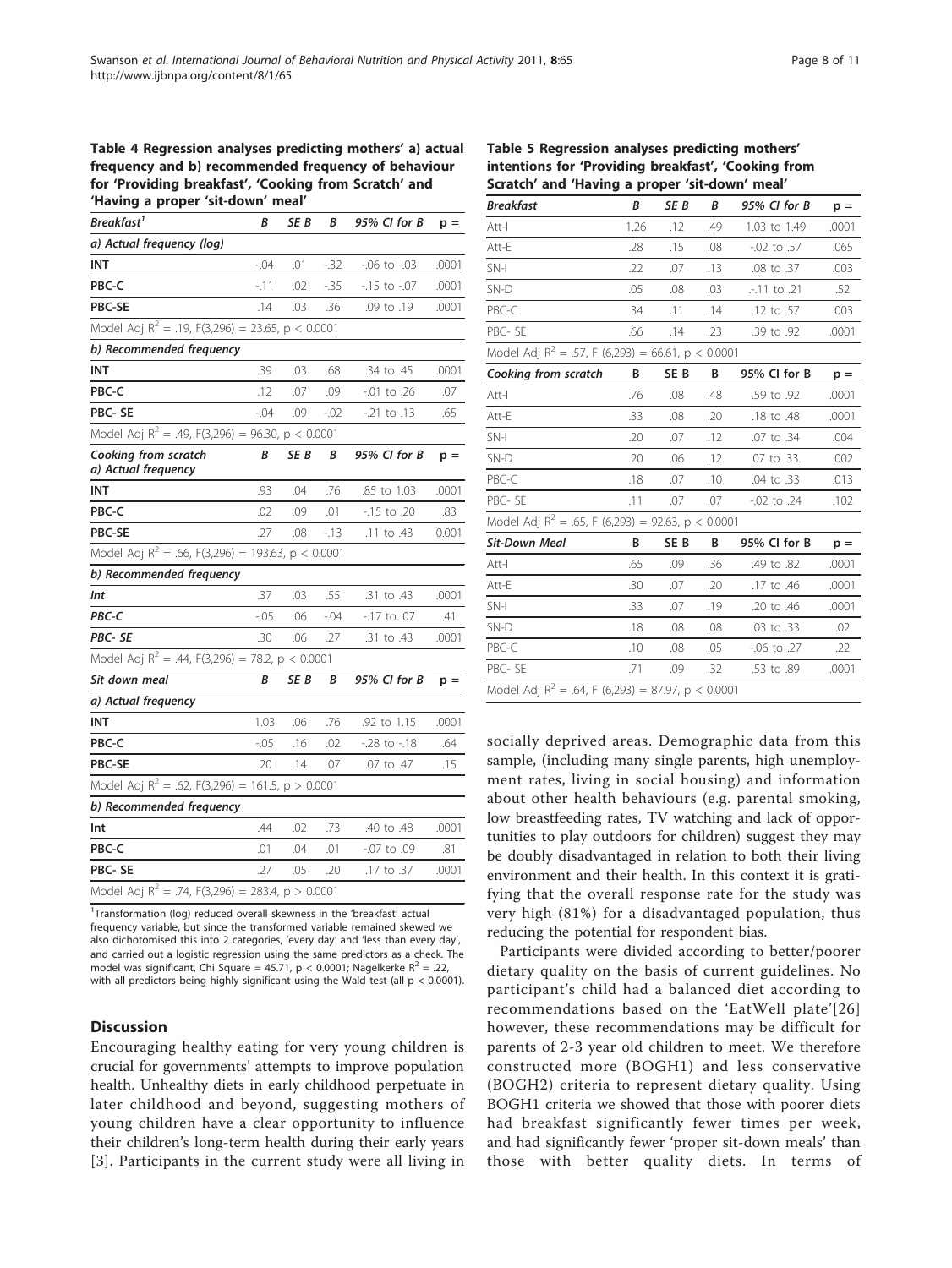recommended frequency of behaviours, they were also less likely to agree they had a sit-down meal more than once a week, although differences were not significant for the other recommended behaviours using these criteria. However group sizes were very unequal, suggesting the sample may have been under-powered to find a significant effect. This was borne out when we used BOGH2 criteria, since these data showed behaviour scores (using both direct and indirect measures) were all significantly lower for those with a poorer quality diet.

There may be a social desirability bias operating in terms of reporting behaviours in this context (e.g. participants may know that providing breakfast is seen as socially desirable), or our single measures of selfreported behaviour may have been insufficient. However, other studies have shown similar relationships between eating behaviours and dietary quality. For example Nicklas et al. [[38\]](#page-10-0) reported that meal frequency and snacking were related to poorer diets, whereas consuming breakfast, eating as a family and consuming regular meals were associated with better dietary health, although their study focused on nutrients consumed rather than the broader psychosocial benefits.

The current study was novel in using the TPB to understand maternal feeding behaviour. Both direct and indirectly measured frequencies of the three behaviours were predicted by intentions and perceived control, with all models being robust and highly significant. Most studies investigating predictors of dietary quality have focused on what people eat rather than the psychosocial factors investigated here. Although it is clearly important to encourage the eating of healthy foods, motivations for family eating behaviours may be equally or more important mediators of diet in people from disadvantaged social backgrounds [\[3](#page-9-0)[,39](#page-10-0)]. Findings confirmed the utility of this approach. For both direct and indirect measures of behavioural outcomes, effect sizes were small to medium in predicting variance in providing breakfast (19%, 49%) and medium to large for cooking from scratch (66%, 44%) and having a proper sit-down meal (62%, 74%). These figures are larger than anticipated from previous reviews of the TPB which accounted for only 16% of variance in healthy eating behaviours overall [[40\]](#page-10-0) reflecting the importance of cognitions for the behaviours we studied.

It is interesting to compare the slightly different pattern of responses to the two behavioural outcome variables. Actual frequency of behaviours was a more direct method of assessment, but it is important to consider that whilst it may be possible to provide breakfast every morning, many modern parents would find it difficult to cook from scratch every day. Providing family mealtimes every day of the week may be difficult when family members work irregular hours, or have other leisure activities or commitments, particularly when pre-prepared foods are widely available. Thus we used an indirect measure of adherence to 'recommended' frequency of these behaviours.

Effect sizes were also large in explaining intentions (57% for providing breakfast, 65% for cooking from scratch and 64% for having a sit down meal), comparing very favourably with the 34% of variance in intention predicted in a recent meta-analysis [\[40\]](#page-10-0). Attitudes and subjective norms were fairly consistently related to intentions although experiential attitudes (enjoyment) and descriptive norms were not significant predictors of providing breakfast.

It was expected that maternal perceived control over behaviour would be an important contributor to both intentions and behaviour, particularly since the children were very young. Other studies have shown clear positive associations between parental control and healthy eating in similar age groups [[41](#page-10-0)]. Both self-efficacy and controllability were related to intentions in this study. However these variables were not consistently significant predictors of behaviours. Interpretation of these findings is difficult without more in-depth questioning of participants as to their understanding of perceived behavioural control, but it may be that these differences relate to the characteristics of each behaviour. For example preparing breakfast for young children tends not to require food preparation skills, but may be influenced by the demands of other children in the household or external timetables requiring organisational skills and making it less controllable. Self-efficacy may be more closely related to perceived ability or confidence in managing family demands, rather than mastery of specific skills. Preparing breakfast also was seen as the most socially desirable of the three behaviours, perhaps because this behaviour is familiar and receives more media attention. There was less normative pressure to cook from scratch or to provide a sit-down meal, suggesting that making these behaviours more socially desirable may help to increase frequency. Positive attitudes were statistically significant predictors of intention to carry out all three behaviours. It is important for health educators to ensure that mothers have clear positive information about benefits of these behaviours for their own and their child's well-being.

# Limitations of the Study

There are several factors that may have biased responses to the questions in this survey. All of the behaviours were measured using self-reported single items and ratings may have reflected social desirability in responding. This was part of a larger-scale dietary survey and we were constrained by the overall length of the questionnaire. The TPB format is limited by requiring fixed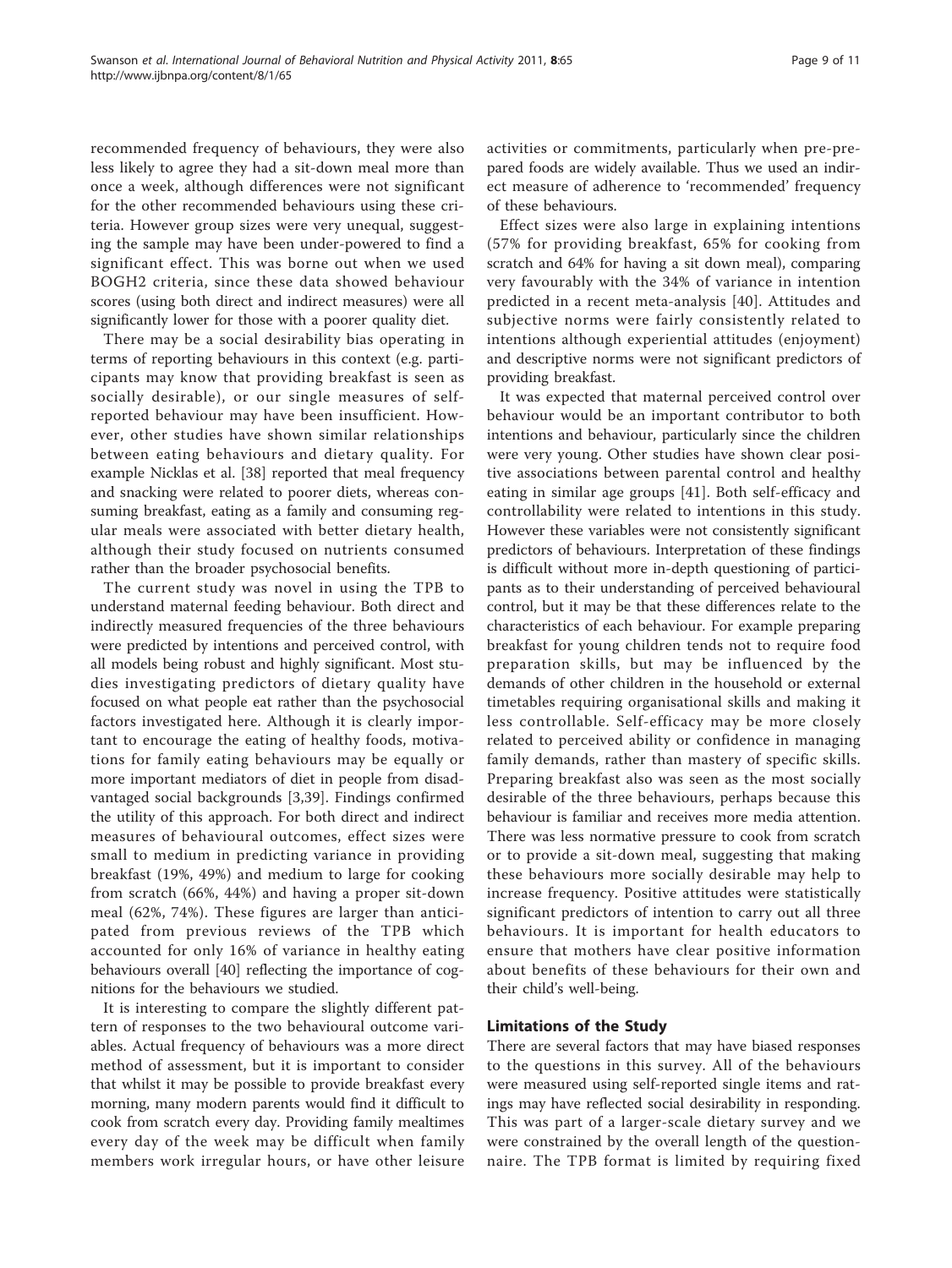<span id="page-9-0"></span>choice questions with standard wording, which do not allow for elaboration of contextual data, and some of the constructs (e.g. controllability) may be less meaningful for certain behaviours. The current sample included many single-parents or households with a single adult which would have made it seem difficult or unnecessary to provide a 'sit-down' meal. A large proportion of children in the study regularly attended nursery, and several of these received a mid-morning snack, making it seem less important to provide breakfast at home. Because our definition of cooking from scratch was broad, the difference between this behaviour and cooking other pre-prepared food may have seemed unclear. However, although using fixed choice format, the questions were presented via a semi-structured interview to participants by a researcher using a laptop in a home setting for this study. This allowed participants to discuss or seek further information if required to resolve ambiguity.

Some of our analyses may have been underpowered, and the results involved multiple statistical testing, which may have inflated our Type 1 error rate. A further limitation is the cross-sectional nature of this study which doesn't allow us to determine causal relationships - for example between dietary quality and behaviour. Further research is required to determine the processes by which behavioural cognitions are related to behaviour and behaviour to dietary quality. Our study suggests that health educators should focus on the importance of maternal feeding behaviours as well as dietary information such as about eating 'five a day', or low saturated fat diets. This study focused on mothers, and we know that other care providers such as fathers and grandparents have an important role in determining feeding behaviours. Further research could investigate the importance of family context and relationships. Nevertheless it is important to acknowledge the key role of mothers of young children in areas of social disadvantage in determining their child's health, and to support their attempts to develop skills and confidence in their parental role via enactment of healthy feeding behaviours.

#### Acknowledgements

The study was supported by a grant from the Chief Scientist Office, The Scottish Executive Health Department (grant number CZH/4/205).

#### Author details

<sup>1</sup>Department of Psychology, University of Stirling, Stirling, FK9 4LA, UK. <sup>2</sup> Department of Clinical Psychology, NHS Tayside, 7, Dudhope Terrace, Dundee, DD3 6HG, UK. <sup>3</sup>Department of Public Health, University of Dundee, Mackenzie Building, Kirsty Semple Way, Dundee DD2 4BF, UK. <sup>4</sup>Health Services Research Unit, University of Aberdeen, Foresterhill, Aberdeen, AB25 2ZD, UK. <sup>5</sup>School of Pharmacy and Life Sciences, The Robert Gordon University, Schoolhill, Aberdeen, AB10 1FR, UK. <sup>6</sup>Erskine Practice, Arthurstone Medical Practice, Dundee, DD4 6QY, UK.

#### Authors' contributions

IKC, LI, VS, KGP, WW contributed to the conception and design of the study and acquisition of funding. PS assisted with study design and facilitated recruitment of participants. KK was responsible for questionnaire design, recruitment strategy, data collection and some analysis. VS carried out the analysis and prepared a draft of the manuscript, which was critically reviewed by IKC, LI, WW, KK and KGP. All authors read and approved the final manuscript.

#### Competing interests

The authors declare that they have no competing interests.

Received: 13 October 2010 Accepted: 23 June 2011 Published: 23 June 2011

#### References

- 1. Treiman K, Freimuth V, Damron D, Lasswell A, Anliker J, Havas S, Langenberg P, Feldman R: Attitudes and behaviors related to fruits and vegetables among low-income women in the WIC Program. J Nutr Educ Behav 1996, 28(3):149-156.
- 2. Wrieden WL, Anderson AS, Longbottom PJ, Valentine K, Stead M, Caraher M, Lang T, Gray B, Dowler E: The impact of a community-based food skills intervention on cooking confidence, food preparation methods and dietary choices - an exploratory trial. Pub Health Nutr 2007, 10:203-211.
- 3. Scottish Government: Growing up in Scotland Sweep 3 Food and Activity Report. 2009 [[http://www.scotland.gov.uk/Resource/Doc/257716/0076467.](http://www.scotland.gov.uk/Resource/Doc/257716/0076467.pdf) [pdf](http://www.scotland.gov.uk/Resource/Doc/257716/0076467.pdf)].
- 4. Nelson M, Erens B, Bates B, Church S, Boshier T: Low Income Diet and Nutrition Survey. In Food Consumption and Nutrient Intake. Volume 2. London: The Stationery Office; 2007.
- 5. North K, Emmett P, The Avon Longitudinal Study of Pregnancy and Childhood (ALSPAC) Study Team: [Multivariate analysis of diet among](http://www.ncbi.nlm.nih.gov/pubmed/10696149?dopt=Abstract) [three-year-old children and associations with socio-demographic](http://www.ncbi.nlm.nih.gov/pubmed/10696149?dopt=Abstract) [characteristics.](http://www.ncbi.nlm.nih.gov/pubmed/10696149?dopt=Abstract) Eur J Clin Nutr 2000, 54:73-80.
- Cooke LJ, Wardle J, Gibson EL, Sapochnik M, Sheiham A, Lawson M: Demographic, familial and trait predictors of fruit and vegetable consumption by preschool children. Pub Health Nutr 2004, 7:295-302.
- 7. Ashcroft J, Semmler C, Carnell S, van Jaarsveld CHM, Wardle J: [Continuity](http://www.ncbi.nlm.nih.gov/pubmed/17684526?dopt=Abstract) [and stability of eating behaviour traits in children.](http://www.ncbi.nlm.nih.gov/pubmed/17684526?dopt=Abstract) Eur J Clin Nutr 2007, 62:985-990.
- 8. Savage JS, Fisher JO, Birch LL: Parental influence on eating behavior: conception to adolescence. *J Law and Med Ethics 2007*, 35:22-34.
- Carrigan M, Szmigin I, Leek S: Managing routine food choices in UK families. The role of convenience consumption. Appetite 2006, 47(13):418-428.
- 10. Ajzen I: The theory of planned behavior. Org Behav Hum Decis Proc 1991, 50:179-221.
- 11. Crombie IK, Kiezebrink K, Irvine L, Wrieden WL, Swanson V, Power KG, Slane PW: What maternal factors influence the diet of 2-year-old children living in deprived areas? A cross-sectional survey. Pub Health Nutr 2009, 12(8):1254-1260.
- 12. Conner MT, Sparks P: Theory of planned behaviour and health behaviour. In Predicting Health Behaviour.. 2 edition. Edited by: M Conner, P Norman. Open University Press; 2005:.
- 13. Ritchie J, Spencer L: Qualitative Data Analysis for applied policy research. In Analysing qualitative data. Edited by: Bryman, A, Burgess G. London: Routledge; 1994:.
- 14. Nicklas TA, Baranowski T, Cullen KW, Berenson G: Eating patterns, dietary quality and obesity. J Amer Coll Nutr 2001, 20(6):599-608.
- 15. Rampersaud GC, Pereira MA, Girard BL, Adams J, Metzl JD: Breakfast habits, nutritional status, body weight, and academic performance in children and adolescents. J Amer Diet Assoc 2005, 105:743-760.
- 16. Ruxton CHS, Kirk TR: [Breakfast: a review of associations with measures of](http://www.ncbi.nlm.nih.gov/pubmed/9301411?dopt=Abstract) [dietary intake, physiology and biochemistry.](http://www.ncbi.nlm.nih.gov/pubmed/9301411?dopt=Abstract) Brit J Nutr 1997, 78:199-213.
- 17. O'Dea JA, Wilson R: [Socio-cognitive and nutritional factors associated](http://www.ncbi.nlm.nih.gov/pubmed/17095571?dopt=Abstract) [with body mass index in children and adolescents: possibilities for](http://www.ncbi.nlm.nih.gov/pubmed/17095571?dopt=Abstract) [childhood obesity prevention.](http://www.ncbi.nlm.nih.gov/pubmed/17095571?dopt=Abstract) Health Educ Res 2006, 21:796-805.
- 18. Cason KL: Family mealtimes: more than just eating together. J Amer Diet Assoc 2006, 106:532-533.